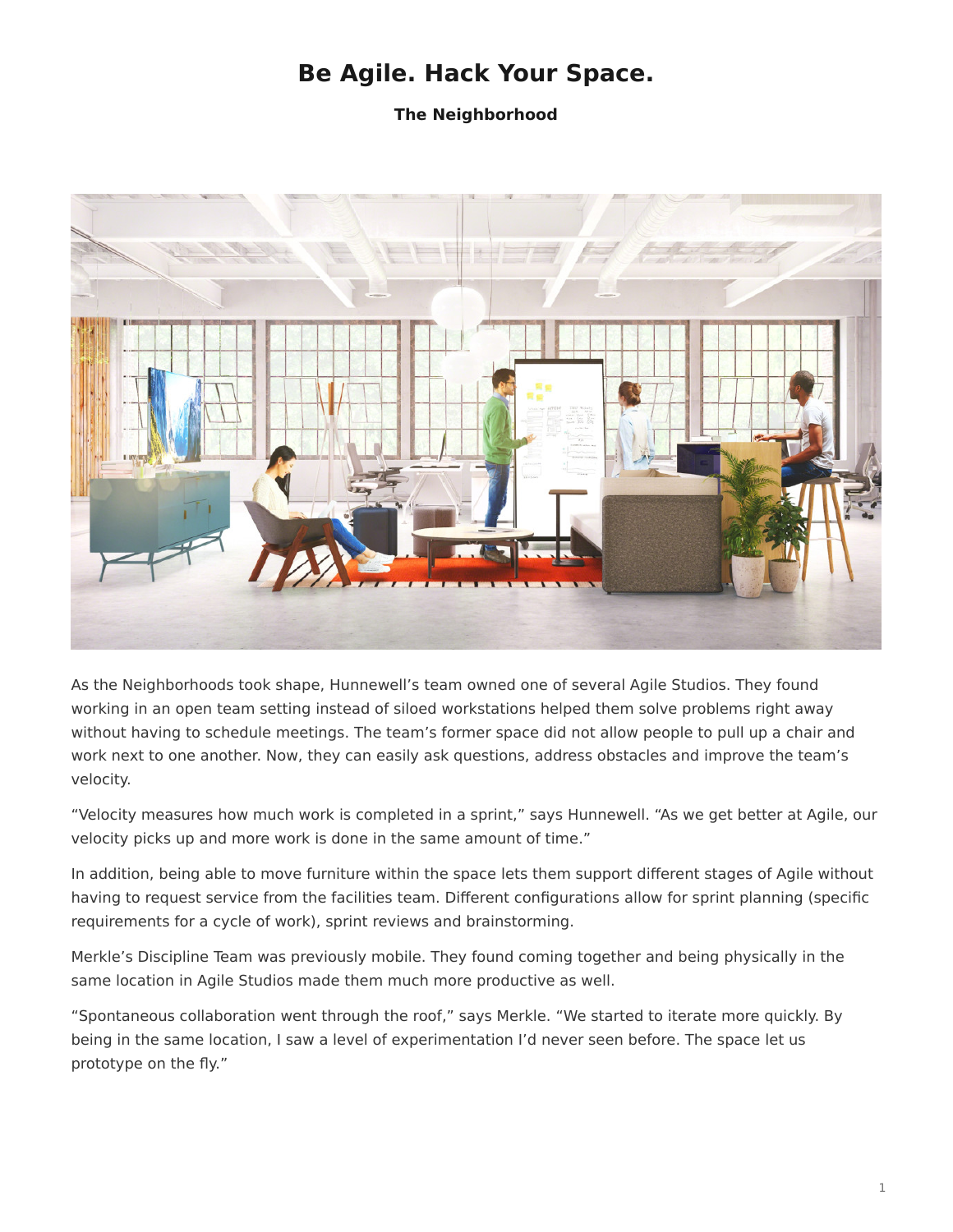

The Multi-Project team experimented with process and the environment, going as far as adding casters on desks to make them mobile. DeVries and his team wanted to eliminate the creation of knowledge silos that can drag out projects. If only one person has expertise in a certain area and they are busy, on vacation or sick, work would stop.

"Instead of assigning one person to a project, we now assign two people. Because we now all work together in the Agile Studio, we don't have to hold meetings to talk and learn from one another," says DeVries. "It's the deliberate act of choosing to work together that's helped us eliminate silos and accelerate our projects."

The three teams also discovered they chose different spaces to do focus work, depending on their process. Hunnewell's Agile-Focused team found focused, development work would happen inside the Agile Studio. When they needed to take a call or attend a webinar, they'd use a nearby enclave. Merkle's Discipline team members use the Agile Studio to get individual work done and seek out a meeting room for some types of outside collaboration.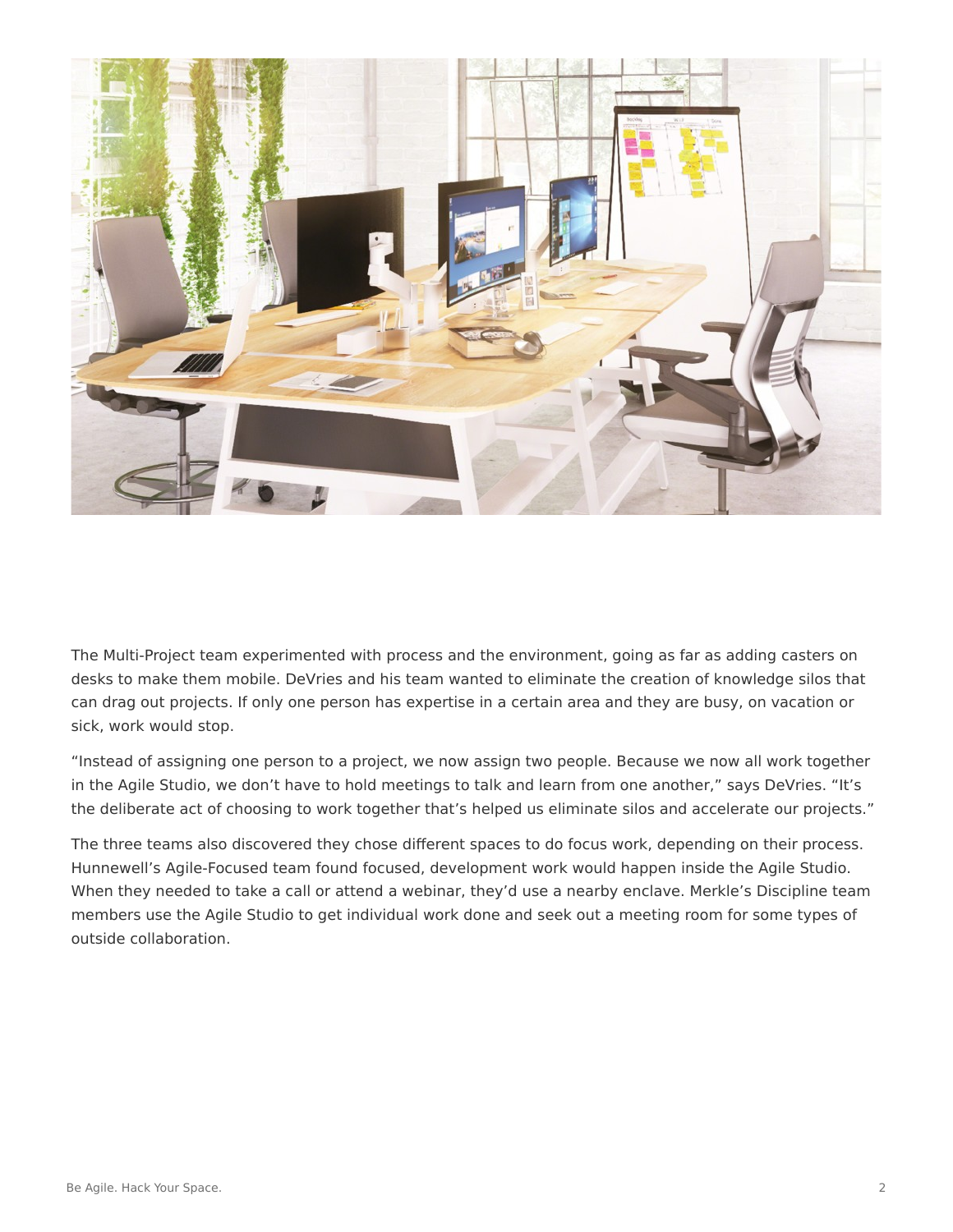

## **MAKING ROOM FOR THE CUSTOMER**

Connecting and understanding the customer is foundational to Agile work. All three teams described commandeering a lounge seat during the course of their experiment to engage customers in more informal ways and gain a deeper understanding of their needs. Designers turned those informal touchdown spots into a Front Porch, a place that's more public than actually coming into someone's home, for each Agile Studio.

"This casual place to connect became a central point of collaboration. Instead of a 30-minute block on your calendar, you had a five minute conversation and didn't even realize it," says Merkle. "It was a huge insight that something so small could make such a big impact."

A big breakthrough came when teams moved this area from the middle or back of the Agile Studio to the front. This way people didn't feel like they were intruding into the team's space. The location avoided distractions while still removing barriers to collaboration.